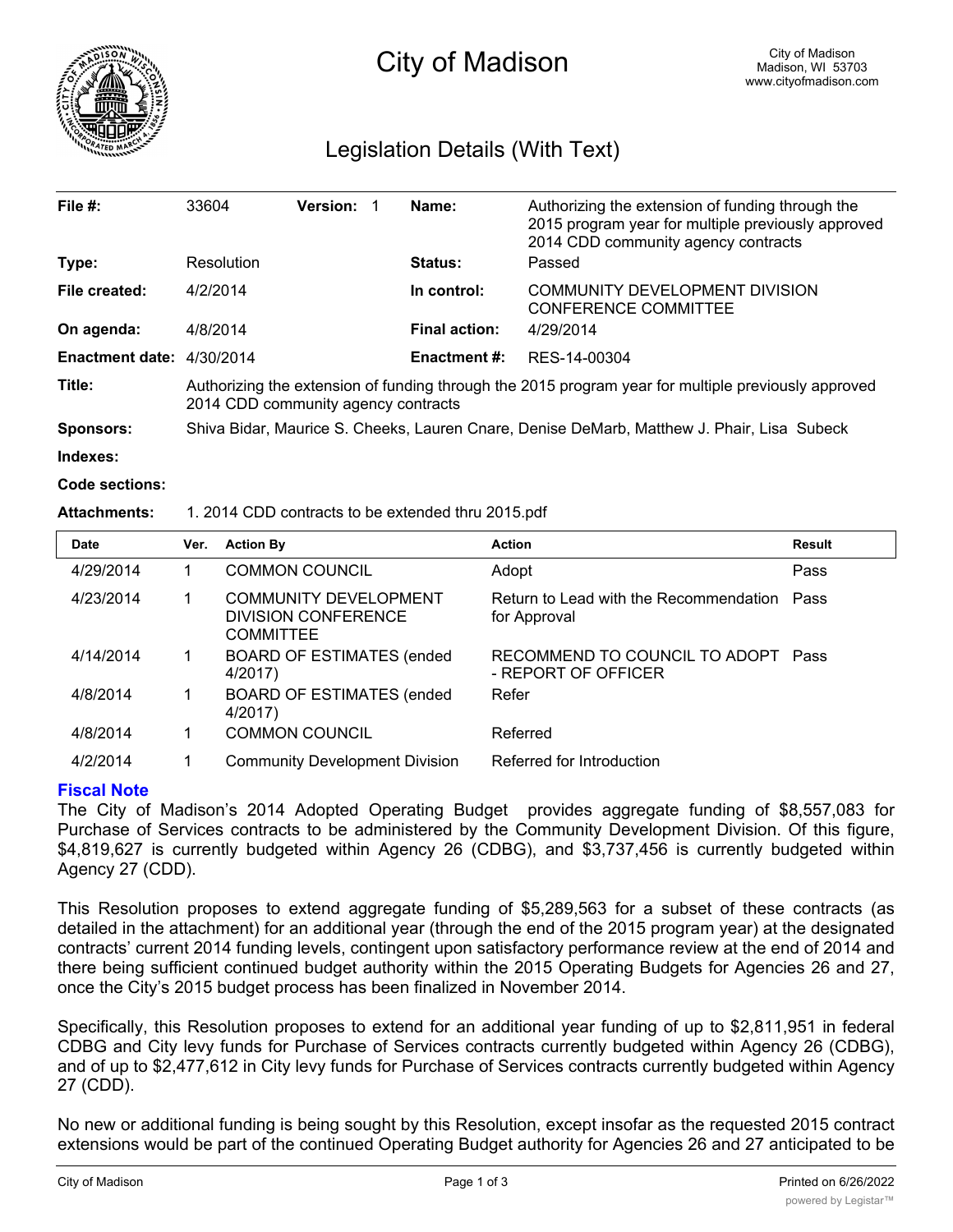sought as part of the 2015 City budget process. As such, there is no net impact on the local City levy. **Title**

Authorizing the extension of funding through the 2015 program year for multiple previously approved 2014 CDD community agency contracts

#### **Body**

*BACKGROUND*

The City's Community Development Division (CDD) allocates more than \$8.5 million annually through purchase of services (POS) contracts with various community agencies in order to address City goals and efforts in strengthening neighborhoods, addressing poverty and racial and social inequities, and improving the quality of life for all City of Madison residents. The Division has traditionally allocated these funds using a twoyear funding cycle, a process whereby a Request for Proposals (RFP) is issued in even-numbered years for the following two-year period. Individual program allocations for that two-year period are determined by three CDD-staffed committees based on the received proposals, and are ultimately approved by the Mayor and the Common Council. Under this traditional schedule, the 2015-2016 funding cycle would be initiated by the issuance of an RFP during the spring of 2014.

However, in response to recent questions regarding the overall effectiveness of the City's funding efforts in these program areas and the ability of the current funding process to adapt to changing conditions and service needs, the Mayor and Common Council directed an evaluation of the Division's funding processes be conducted in 2014 and appropriated funds in the City's 2014 Operating Budget for this purpose. The CDD recently issued an RFP seeking a contractor to conduct that study and formulate appropriate recommendations. The contractor for this study will not be officially selected until late April, with contract work due to begin in early May; thus, its results will not be available until well after the RFP for the 2015-2016 funding cycle would have been issued.

Because of the timing of the 2014 CDD Funding Process Study, the CDD proposes to "suspend" the formal two-year funding process scheduled for this year, and is requesting instead that each 2014 POS contract funded solely by City levy funds be extended through the end of the 2015 program year at its current funding level, contingent upon a positive performance review by CDD staff at the close of the 2014 program year. The CDD also proposes that 2014 Neighborhood Center contracts, which were the products of a formal funding process undertaken in the summer of 2013, and which are funded by a combination of City levy and federal CDBG funds, be similarly extended.

Due to the capital nature of most of the activities funded with federal funds (which include CDBG, HOME and ESG funds), and to commitments previously made by the City to the U. S. Department of Housing and Urban Development (HUD) surrounding their use, the CDD will conduct a truncated funding process this summer under the guidelines articulated in the 2015-16 Community Development Program Goals and Objectives, the content of which is embodied in Legistar File # 33297, which was introduced on 03/18/2014 and is awaiting final Council action.

# *ACTION*

WHEREAS, the Community Development Division's 2015-2016 funding cycle would traditionally be initiated by the issuance of a Request for Proposals during the spring of 2014; and,

WHEREAS, in response to recent questions regarding the effectiveness and adaptability of the current CDD funding process, the Mayor and the Common Council have directed an evaluation of the Division's funding processes and appropriated funds in the 2014 Operating Budget for this purpose; and

WHEREAS, the CDD will be working with a contractor (yet to be selected) to conduct a Funding Process Study to redesign or update the planning and processes related to the Division's overall funding efforts; and,